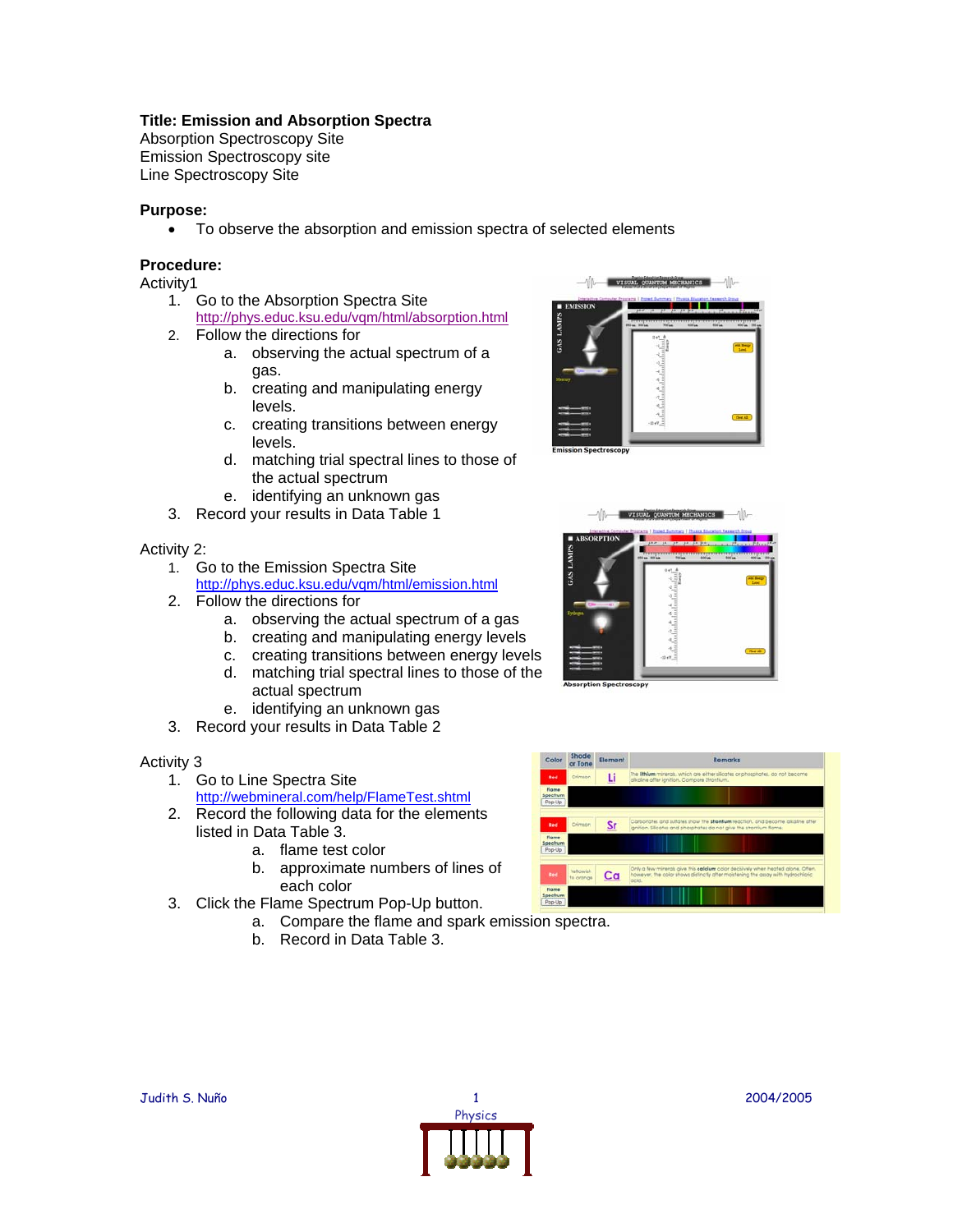# **Results:**

| Data Table 1: Absorption Spectra for Selected Elements |                             |      |       |        |        |     |  |  |
|--------------------------------------------------------|-----------------------------|------|-------|--------|--------|-----|--|--|
| Element                                                | Approximate Number of Lines |      |       |        |        |     |  |  |
|                                                        | violet                      | blue | green | yellow | orange | red |  |  |
| hydrogen                                               |                             |      |       |        |        |     |  |  |
| helium                                                 |                             |      |       |        |        |     |  |  |
| mercury                                                |                             |      |       |        |        |     |  |  |
| lithium                                                |                             |      |       |        |        |     |  |  |
| neon                                                   |                             |      |       |        |        |     |  |  |
| unknown $=$                                            |                             |      |       |        |        |     |  |  |

| Data Table 2: Emission Spectra for Selected Elements |                             |      |       |        |        |     |  |  |
|------------------------------------------------------|-----------------------------|------|-------|--------|--------|-----|--|--|
| Element                                              | Approximate Number of Lines |      |       |        |        |     |  |  |
|                                                      | violet                      | blue | green | yellow | orange | red |  |  |
| hydrogen                                             |                             |      |       |        |        |     |  |  |
| helium                                               |                             |      |       |        |        |     |  |  |
| mercury                                              |                             |      |       |        |        |     |  |  |
| lithium                                              |                             |      |       |        |        |     |  |  |
| neon                                                 |                             |      |       |        |        |     |  |  |
| $unknown =$                                          |                             |      |       |        |        |     |  |  |

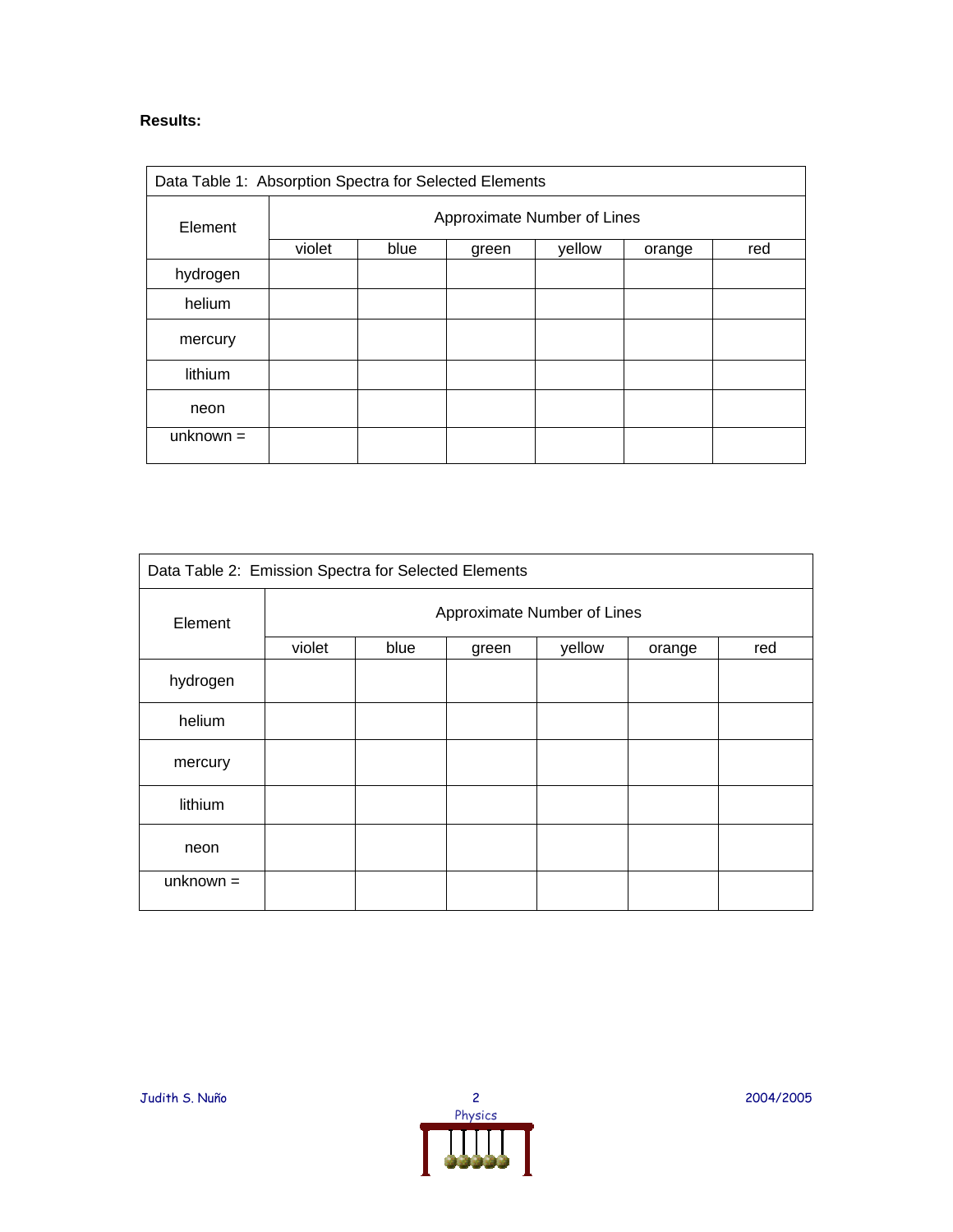| Data Table 3: Absorption Spectra for Selected Elements |                            |                             |      |       |        |        |                            |                    |
|--------------------------------------------------------|----------------------------|-----------------------------|------|-------|--------|--------|----------------------------|--------------------|
| Element                                                | <b>Flame Test</b><br>Color | Approximate Number of Lines |      |       |        |        | Flame and Spark<br>Spectra |                    |
|                                                        |                            | violet                      | blue | green | yellow | orange | red                        | same or different? |
| Li                                                     |                            |                             |      |       |        |        |                            |                    |
| Sr                                                     |                            |                             |      |       |        |        |                            |                    |
| Ca                                                     |                            |                             |      |       |        |        |                            |                    |
| Na                                                     |                            |                             |      |       |        |        |                            |                    |
| Ba                                                     |                            |                             |      |       |        |        |                            |                    |
| Mo                                                     |                            |                             |      |       |        |        |                            |                    |
| $\sf B$                                                |                            |                             |      |       |        |        |                            |                    |
| T <sub>l</sub>                                         |                            |                             |      |       |        |        |                            |                    |
| $\sf P$                                                |                            |                             |      |       |        |        |                            |                    |
| Zn                                                     |                            |                             |      |       |        |        |                            |                    |
| Te                                                     |                            |                             |      |       |        |        |                            |                    |
| Sb                                                     |                            |                             |      |       |        |        |                            |                    |
| Pb                                                     |                            |                             |      |       |        |        |                            |                    |
| Cu                                                     |                            |                             |      |       |        |        |                            |                    |
| Se                                                     |                            |                             |      |       |        |        |                            |                    |
| ln                                                     |                            |                             |      |       |        |        |                            |                    |
| As                                                     |                            |                             |      |       |        |        |                            |                    |
| Κ                                                      |                            |                             |      |       |        |        |                            |                    |
| Rb                                                     |                            |                             |      |       |        |        |                            |                    |
| $\mathsf{Cs}$                                          |                            |                             |      |       |        |        |                            |                    |